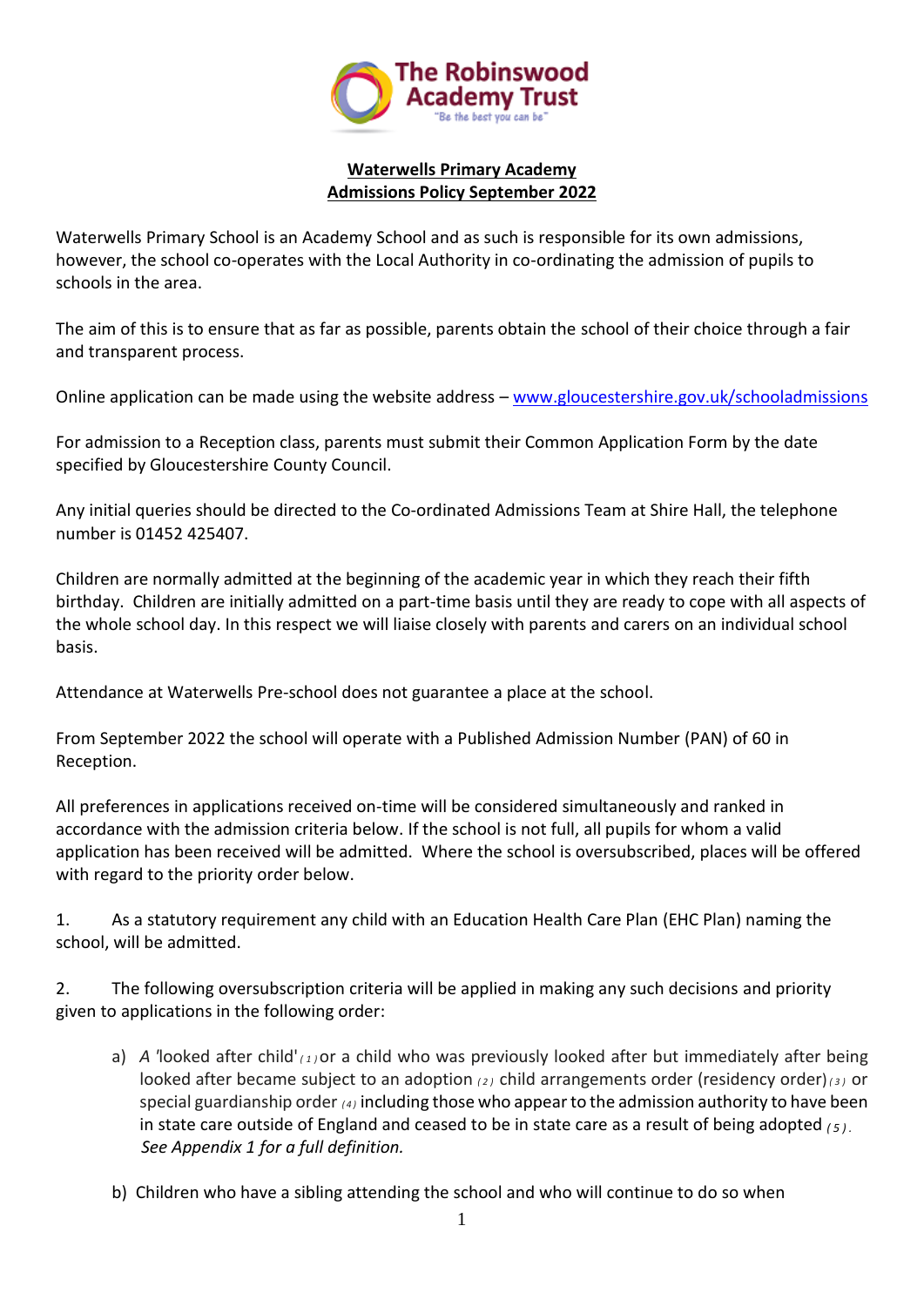the younger child is admitted. *See Appendix 2 for a full definition.*

- c) Children for whom only this particular school is appropriate due to an exceptional medical condition. Applications under this criterion will only be considered if they are supported by a written statement from a doctor. This must demonstrate that there is a very specific connection between the medical need and this school.
- d) Children with the strongest geographical claim, measured in a straight line from the ordnance survey point centre of the child's home address (including flats) to the central ordnance survey address point of the school, using the Local Authority's computerised measuring system, with those living closer to the school receiving the higher priority.

Where any particular category at points a-c above is oversubscribed, criterion d (strongest geographical claim based on straight line distance) will be used to determine which child is offered a place.

#### **Tie Breaker**

In the event of a tie breaker being needed, this will be the drawing of lots by an independent person in a supervised process.

The straight-line measurement from an apartment block is also taken from the ordnance survey point of the block. Apartments in the same block will be treated equally. If after applying the distance tie breaker there are more applications than places available from the apartment block furthest away, a further tie breaker of Random Allocation will be used for the applications from this block. This will be in the form of a manual process which is overseen by an independent person

#### **Children's Home Address**

Only one home address can be used for admission purposes. This is where the pupil resides, and we may ask for additional proof of this address. Where a child lives with both parents on a 50/50 (equal) basis, both parents must agree which of their addresses to use and confirm this before any closing dates. This must be either parental home. Additional proof of address may be requested before we can confirm that we are able to use an address for allocation purposes.

## **Twins and Children from Multiple Births**

Where twins or children from multiple births are concerned they will be considered as one applicant when applying oversubscription criteria but counted separately towards the PAN. It is not our intention to split multiple birth children.

## **Children of UK Service Personnel or other Crown Servants**

The school acts in accordance with Gloucestershire County Council's Fair Access Protocol which has been devised to ensure that all admission authorities in Gloucestershire comply with the requirements of the School Admission Code to ensure that their procedures or criteria do not disadvantage children who arrive in the area outside the normal admissions round and that the particular challenges for children of UK service personnel and other Crown Servants are minimised.

#### **Appeals**

All applicants refused a place have a right of appeal to an independent appeal panel constituted and operated in accordance with the School Admission Appeals Code. Appellants should contact the School Office for information on how to appeal.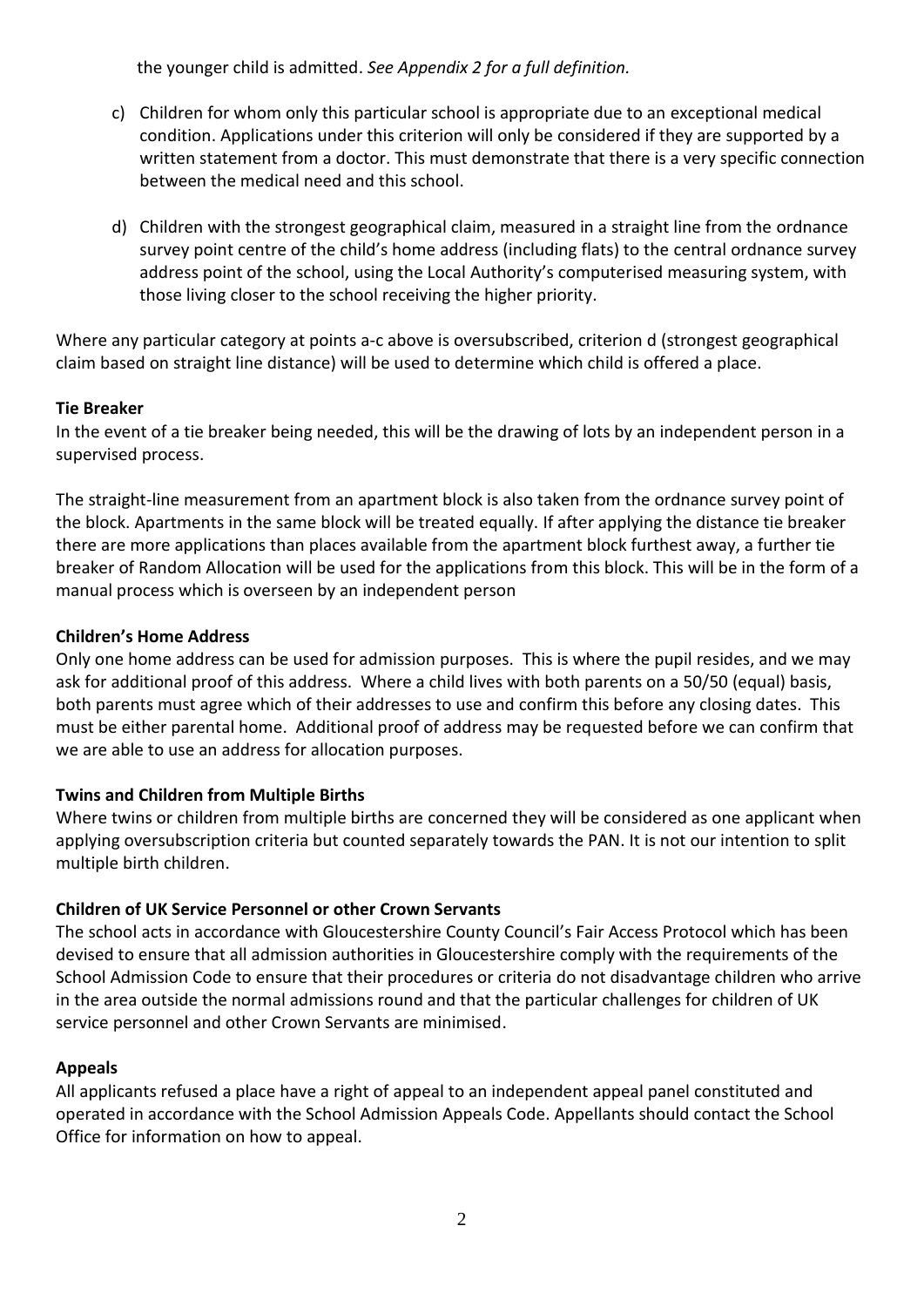### **Waiting Lists**

If the school is oversubscribed, a waiting list will be held by the school for (at least) the first school term (i.e., until end of December). The waiting list will be prioritised according to the school's oversubscription criteria. *See Appendix 3 below*.

Children's position on the waiting list will be determined solely in accordance with the oversubscription criteria. Where places become vacant, they will be allocated to children on the waiting list in accordance with the oversubscription criteria. The waiting list will be reordered in accordance with the oversubscription criteria whenever anyone is added to or leaves it.

#### **Fair Access Protocol**

The school has signed up to the In-Year Fair Access Protocols held by Gloucestershire County Council. Should a vulnerable child within this Protocol require a place at the school, they will take precedence over any child on the waiting list.

#### **In Year Admissions**

In year admissions will be managed by the school in line with the criteria described here

#### **Transport**

The LA has a statutory responsibility to provide transport in certain circumstances. To find out more and determine whether you will be eligible, you should contact Shire Hall at the number given above.

#### **Summer Born Children**

Due to the changes within the School Admission Code 2014, we recommend that parents /carers of "summer born" children (born between 1 April and 31 August) look at the information located on the Gloucestershire County Council Website to view the options available to them: [http://www.gloucestershire.gov.uk/schooladmissions/startingprimary](http://www.gloucestershire.gov.uk/schooladmissions)

## **Admissions of children outside their normal age group**

Parents may request that their child is admitted to a year group outside their normal age range, for instance where the child is gifted or talented or where a child has suffered from particular social or medical issues impacting his or her schooling. All such requests will be considered on their merits and either agreed or refused, on that basis. If a request is refused, the child will still be considered for admission to their normal age group.

## *Appendix 1:*

*A '*looked after child' *( <sup>1</sup> )*or a child who was previously looked after but immediately after being looked after became subject to an adoption *( <sup>2</sup> )* child arrangements order (residency order)*( <sup>3</sup> )* or special guardianship order *( <sup>4</sup> )* including those who appear to the admission authority to have been in state care outside of England and ceased to be in state care as a result of being adopted *( <sup>5</sup> )*

(1) A 'looked after child' is a child who is (a) in the care of a local authority, or (b) being provided with accommodation by a local authority in the exercise of their social services functions (see the definition in Section 22(1) of the Children Act 1989) at the time of making an application to a school. In Gloucestershire, such children are referred to as Children in Care.